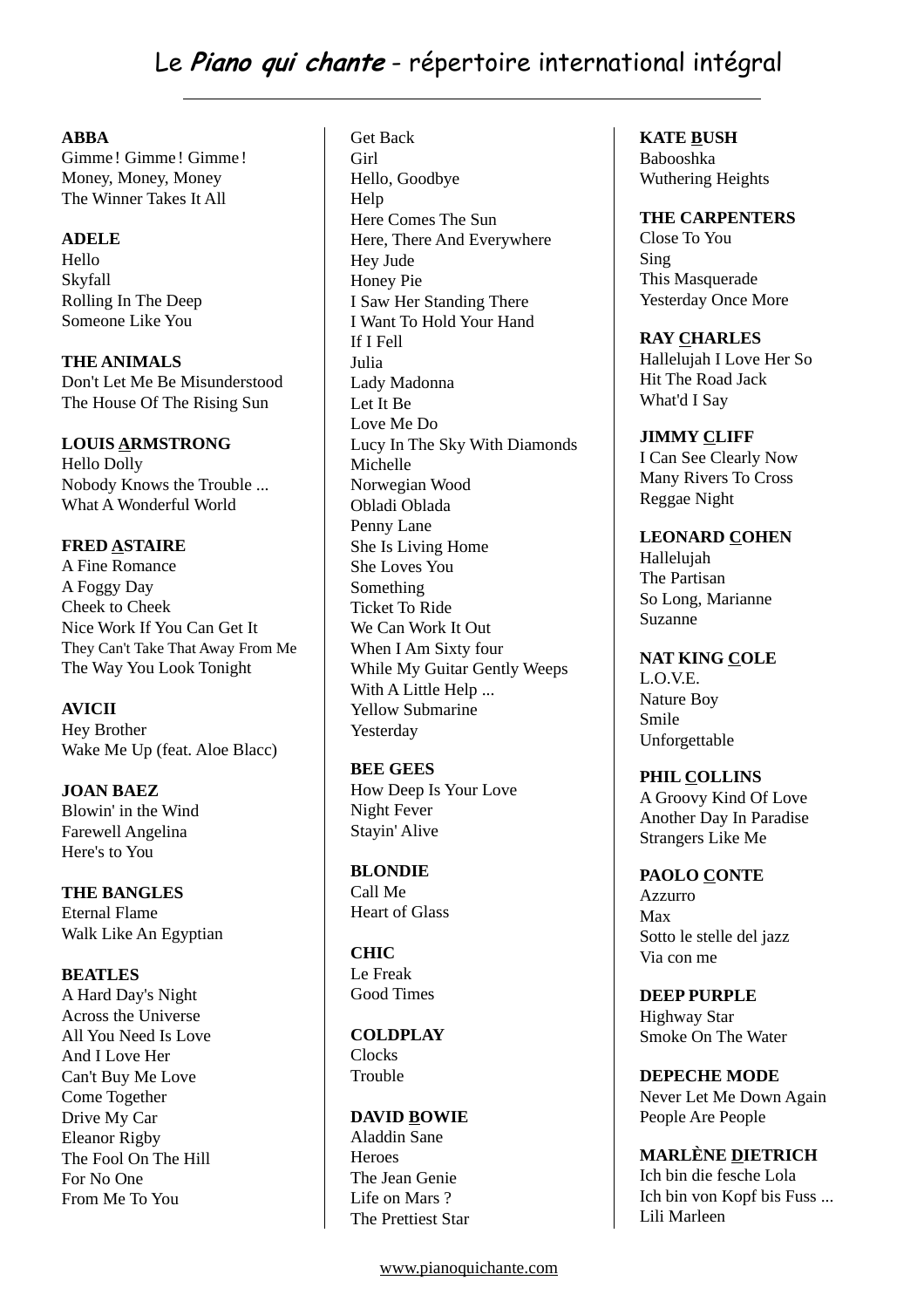Le **Piano qui chante** - répertoire international intégral

**THE DOORS**

Light My Fire Riders On The Storm Waiting For The Sun

#### **BOB DYLAN**

Blowin' In The Wind Knockin' on Heaven's Door Mr. Tambourine Man Positively 4th Street

**FAYRUZ** Aatini al Nay wa ghanny Ana La Habibi Habbaytak Bissayf

#### **THE FOUR TOPS**

I Can't Help Myself Reach Out, I'll Be There

# **ARETHA FRANKLIN**

Chain of Fools Respect Think

#### **GERSHWIN SONGBOOK**

A Foggy Day I Got Plenty O' Nuttin' I Got Rhythm Love Walked In The Man I Love Oh, Lady Be Good Summertime Swanee

# **WITNEY HOUSTON**

I Will Always Love You Saving All My Love For You

# **MICHAEL JACKSON**

Bad Beat It Billie Jean Earth Song The Girl Is Mine (duo / McCartney) Heal the World Human Nature I Just can't Stop Loving You Say Say Say (duo / Mc Cartney) Thriller You Are Not Alone

#### **ELTON JOHN**

Blue Eyes Candle In The Wind Crocodile Rock Don't Go Breaking My Heart I'm Still Standing Sorry Seems To Be ... Your Song

# **ALICIA KEYS**

Fallin' If I Ain't Got You

# **THE KINKS**

All Day and All of the Night Sunny Afternoon You Really Got Me

# **PEGGY LEE**

Fever Is That All There Is ? Johnny Guitar

#### **JOHN LENNON** Imagine Jealous Guy Woman

# **MADONNA**

La Isla Bonita Like a Virgin Material Girl

#### **THE MAMAS & THE PAPAS** California Dreamin' Dream A Little dream Of Me

**BRUNO MARS** Just The Way You Are When I Was Your Man

#### **MARTHA & THE VANDELLAS** Dancing in the Street Heat Wave (Love Is Like a)

# **MARILYN MONROE** Diamonds Are A Girl's Best Friend I Wanna Be Loved By You My Heart Belongs To Daddy

**OASIS** Don't Look Back In Anger Wonderwall

#### **PINK FLOYD**

Another Brick in the Wall (2) Hey You Money Wish You Were Here

**THE PLATTERS** The Great Pretender Only You

#### **ELVIS PRESLEY**

Are You Lonesome Tonight Can't Help Falling In Love … In The Ghetto (The Vicious Circle) It's Now Or Never Love Me Tender Suspicious Minds

# **QUEEN**

The Show Must Go On We Are The Champions We Will Rock You

**LOU REED** Perfect Day Sunday Morning Walk On The Wild Side

#### **LIONEL RICHIE** Hello Say You, Say Me Three Times A Lady

# **ROLLING STONES**

Angie Jumpin' Jack Flash Lady Jane Miss You Paint It Black Ruby Tuesday Satisfaction Under My Thumb

# **SIMON & GARFUNKEL**

Bridge Over Trouble Water El Condor Pasa (If I Could) Mrs Robinson The Sound Of Silence

#### **NINA SIMONE**

Don't Let Me Be Misunderstood Feeling Good My Baby Just Cares For Me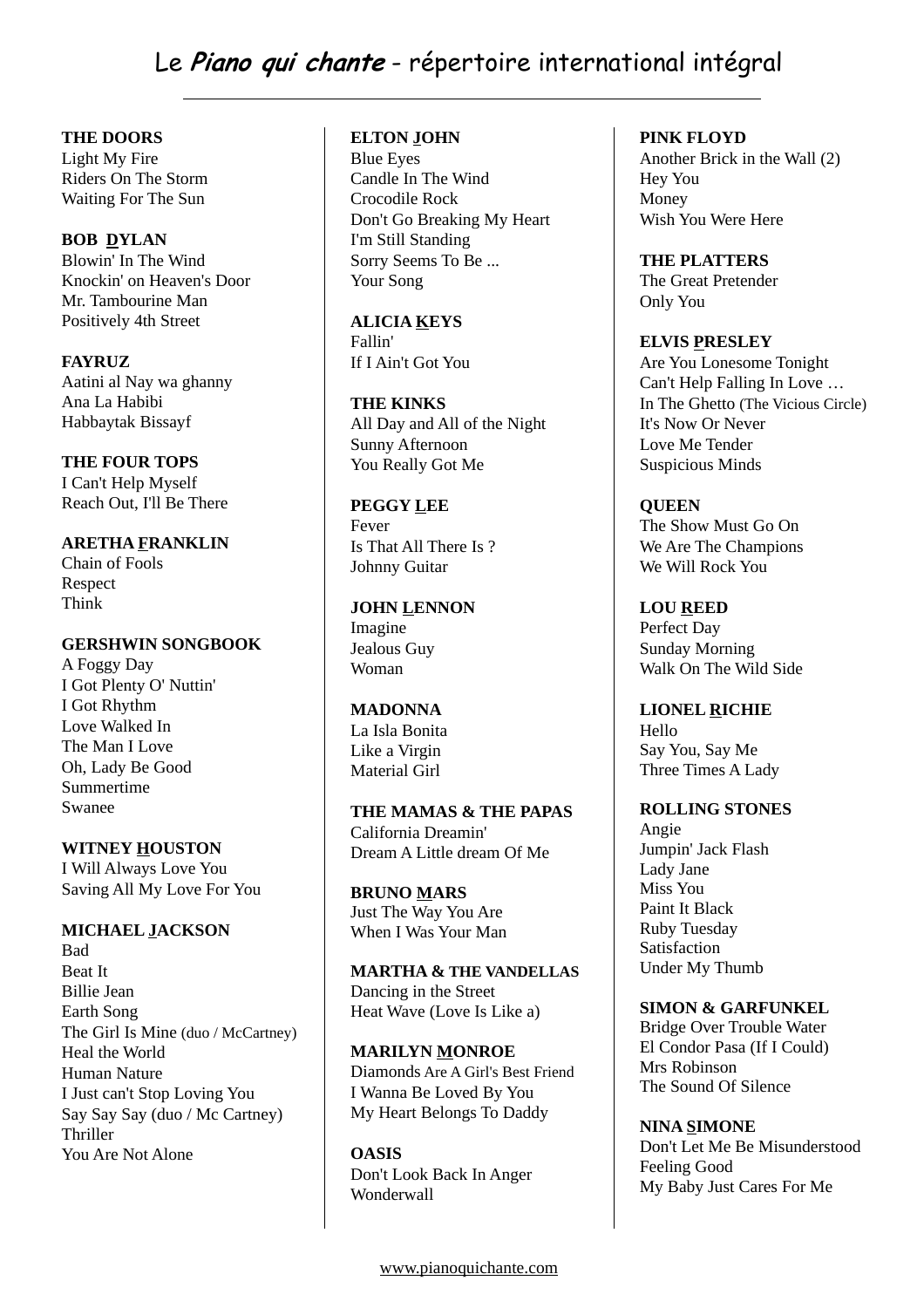# **FRANK SINATRA**

All The Way It Was A Very Good Year My Way Strangers In The Night Three Coins In The Fountain You Make Me Feel So Young

#### **NANCY SINATRA**

Bang Bang Something Stupid (/ daddy) These Boots are Made For …

**SONNY & CHER** The Beat Goes On I Got You Babe

# **CAT STEVENS**

Lady d'Arbanville Moonshadow Sad Lisa Sitting Wild World

# **ROD STEWART**

Do Ya Think I'm Sexy Sailing

# **STING**

Every Breath You Take Moon Over Bourbon Street Russians

# **BARBRA STREISAND**

Evergreen Hello Dolly Memory Woman In Love

# **DONNA SUMMER**

Could It Be Magic Hot Stuff I Feel Love Love To Love You Baby On the Radio

# **SUPERTRAMP**

Breakfast In America The Logical Song Take The Long Way Home

# **THE SUPREMES**

Baby Love Where Did Our Love Go You Can't Hurry Love You Keep Me Hangin' On

# **DIONNE WARWICK**

Don't Make Me Over I Say A Little Prayer Walk On By

# **U2**

I Still Haven't Found What … New Year's Day Pride (In the Name of Love) Sunday Bloody Sunday With or Without You

#### **KURT WEILL SONGBOOK**

Alabama Song Mack The Knife Nanna's Lied September Song Speak Low

# **KIM WILDE**

Cambodia Kids in America

# **AMY WINEHOUSE**

Back to Black Love Is a Losing Game Rehab

# **STEVIE WONDER**

I Just Called To Say … I'll Be Loving You Always Isn't She Lovely Living For the City Part Time Lover You Are the Sunshine …

========================

# **JAZZ STANDARDS**

Ain't Misbehavin' All Of Me All The Things You Are Angel Eyes April In Paris As Time Goes By Autumn Leaves Basin Street Blues Black Coffee Blue Moon Body And Soul But Not For Me Caravan Come Rain Or Come Shine Cry Me A River Do You Know What It Means ... Don't Get Around Much Anymore Early Autumn Everything Happens To Me Flamingo Fly Me To The Moon Gee Baby, Ain't I Good To You Georgia On My Mind God Bless The Child Honeysucle Rose How High The Moon I Can't Get Started I Can't Give You Anything ... I Fall In Love Too Easily I Love Paris If I Had You I'll Be Seeing You I'm Beginning To See The Light In A Sentimental Mood It Don't Mean a Thing ... It Had To Be You It's Only A Paper Moon I've Found A New Baby I've Got The World On A String I've Got You Under My Skin The Lady Is A Tramp Love For Sale Love Is Here To Stay Love Me Or Leave Me Lover Man Lullaby Of Birdland Makin' Whoopee Memories Of You Misty Mood Indigo Moonglow My Funny Valentine Night And Day Old Devil Moon On The Sunny Side Of The Street 'Round Midnight Route 66 Satin Doll Since I Fell For You Skylark Smoke Gets In Your Eyes Softly, As In a Morning Sunrise Solitude Sophisticated Lady Stormy Weather Sweet Georgia Brown Sweet Lorraine Tenderly There Will Never Be Another You What's New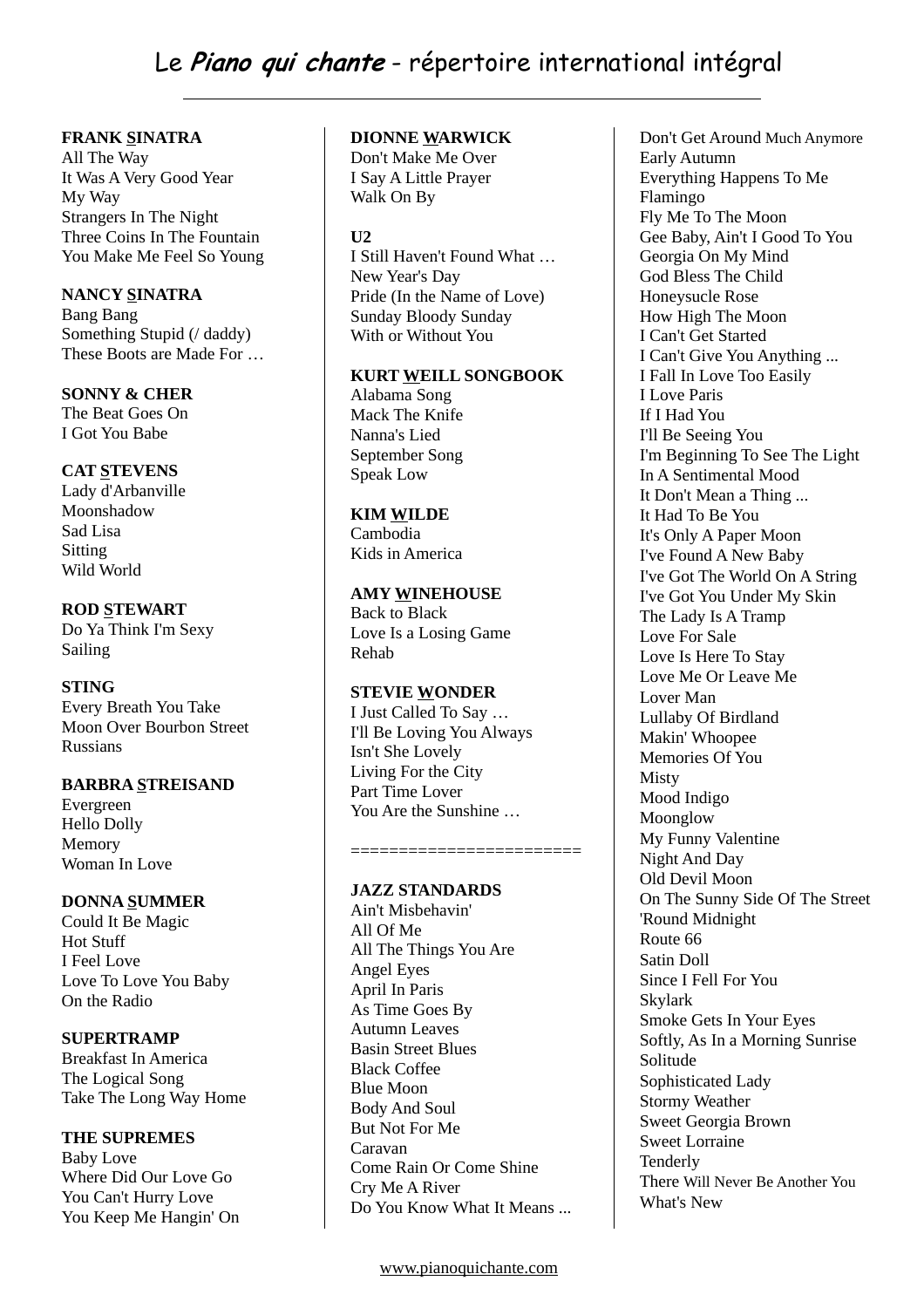Willow Weep For Me Yesterdays You Don't Know What Love Is

# **BOSSA NOVA**

A Felicidade Agua de beber Chega de Saudade ( = No More Blues) Corcovado Desafinado Drinking Water The Gentle Rain The Girl From Ipanema How Insensitive Manha de Carnaval Mas que nada Meditation O Grande Amor One Note Samba (Samba de uma nota só) Retrato em Branco E Preto (Zingaro) Samba de Bensao Summer Samba (Samba de Verao) Triste Waters Of March (Aguas de Março) Wave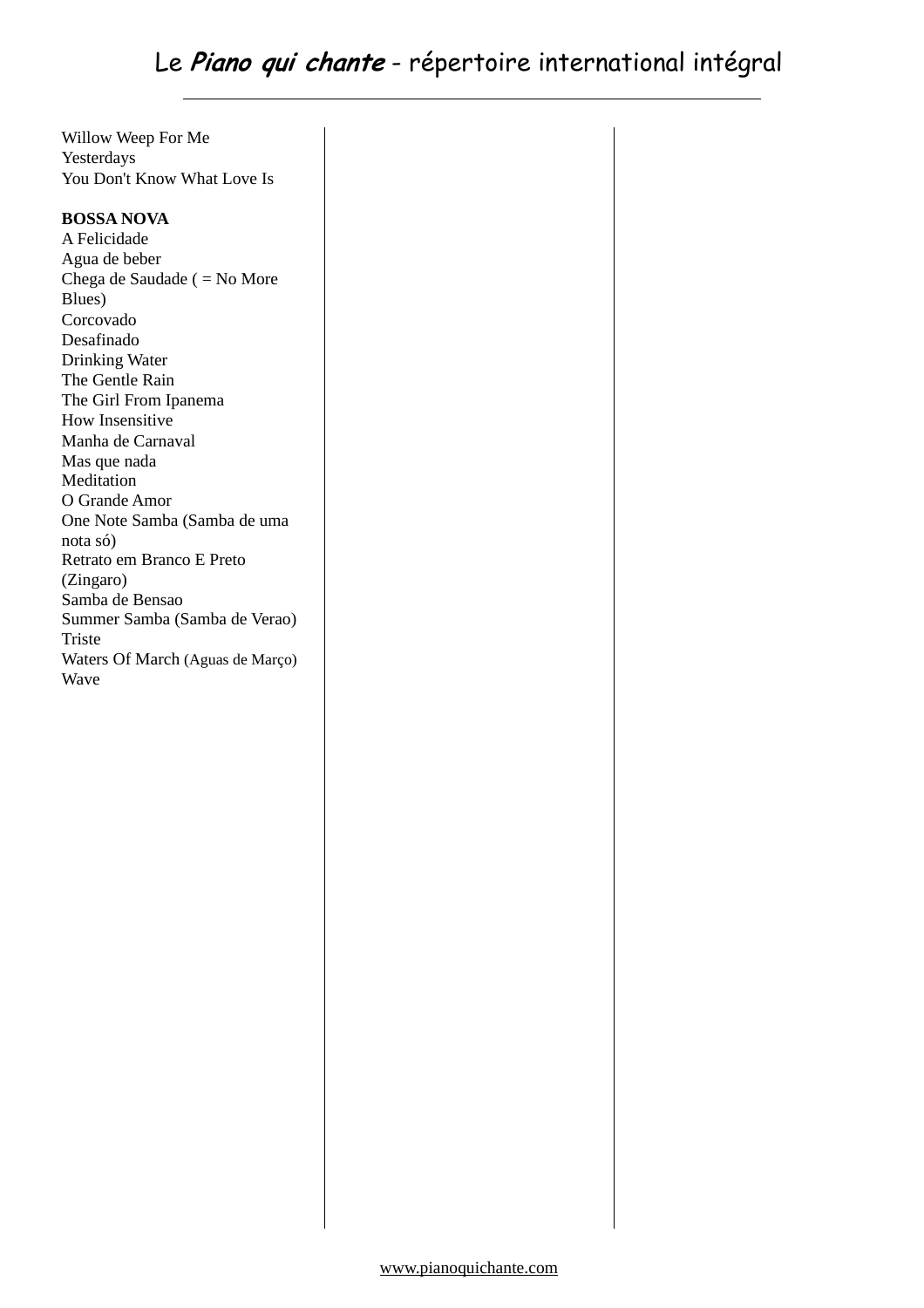# **CHANSONS DE FILMS**

A View To A Kill (Duran Duran) America ((*West Side Story*) Born Free (Matt Monro) Cabaret – Life Is a (Liza Minnelli) Calling You (*Bagdad Cafe*) Charade (Andy Williams) City of Stars (*La la Land*) Days of Wine and Roses (Andy Williams) Do Re Mi (*The Sound Of Music*) Do You Know Where You're Going to (*Mahogany*) Don't Cry For Me Argentina (*Evita*) Everybody Needs Somebody to Love (*Blues Brothers*) Fame (Irene Cara) Flashdance… What A Feeling (*Flashdance*) Goldfinger (Shirley Bassey) Gunfight at the O.K. Corral (Frankie Laine) I Could Have Danced All Night (*My Fair Lady*) I Feel Pretty (*West Side Story*) I Want to Spend my Lifetime Loving You If I Were A Rich Man (*Fiddler on the Roof*) In Dreams (*The Fellowship of the Ring*) It Might As Well Be Spring (*State Fair*) Laura Let The Sunshine In (*Hair*) Live and Let Die (The Wings) Love Is A Many-Splendored Thing Maria (*West Side Story*) Mein Herr (*Cabaret*, Liza Minnelli) Moon River (*Diamants sur canapé*) My Favourite Things (*The Sound Of Music*) My Heart Will Go On (*Titanic*, Céline Dion) My Lady Blue (Le Grand bleu) My Rifle, My Pony & Me (*Rio Bravo*) New York, New York (Liza Minelli) One (*A Chorus Line*) Out Here On My Own (*Fame*, Irene Cara) Over The Rainbow (*Le Magicien d'Oz*) Playground Love (*Virgin Suicides*, Air) Que Sera Sera (*L'Homme qui en savait trop*) Raindrops Keep Fallin' On My Head (*Butch Cassidy*...) Reality (*La Boum*, Richard Sanderson) Science Fiction, Double Feature (*Rocky Horror* ...) The Shadow Of Your Smile (*The Sandpiper*) Singing In The Rain (Gene Kelly) Somewhere (*West Side Story*) The Sound of Music Suicide Is Painless (*M\*A\*S\*H*) Summer Nights (*Grease*) Sunrise, Sunset (*Fiddler on the Roof*) The Rose (Bette Midler) Tonight (*West Side Story*) The Way We Were (*Nos plus belles années*) What Are You Doing The Rest Of Your Life What's New Pussycat (Tom Jones)

Wilkommen (*Cabaret*) You're The One That I Want (*Grease*)

#### **DISNEY SONGBOOK**

The Bare Necessities (*The Jungle Book*) Can You Feel The Love Tonight (*The Lion King*) Colors of the Wind (*Pocahontas*) I Wanna Be Like You (*The Jungle Book*) Let It Go (*Frozen*) Someday My Prince Will Come (*Snow White*) Supercalifragilistic… (*Mary Poppins*)

# **DISCO**

Can't Take My Eyes Off You (Boys Town Gang) Copacabana – At The Copa (Barry Manilow) Daddy Cool (Boney M.) Don't Leave Me This Way (Thelma Houston) Funkytown (Lipps Inc.) High Energy (Evelyn Thomas) I Am What I Am (Gloria Gaynor) I Love America (Patrick Juvet) I Love to Love (Tina Charles) I Will Survive (Gloria Gaynor) It's Raining Men (Weathers Girls) Let's All Chant (Michael Zager Band) Never Can Say Goodbye (Communards + G. Gaynor) Night Fever (Bee Gees) On the Radio (Donna Summer) Relax, Take It Easy (Mika) Ring My Bell (Anita Ward) Saddle Up (David Christie) Smalltown Boy (Bronski Beat) Stayin' Alive (Bee Gees) Sunny (Boney M) That's The Way I Like It (KC & The Sunshine Band) Upside Down (Diana Ross) What a Difference a Day Makes (Esther Philips) Where Is My Man (Eartha Kitt) Y.M.C.A. (Village People) You Make Me Feel Mighty Real (Sylvester)

# **ROCK & ROLL**

Be Bop A Lula (Gene Vincent) Blue Suede Shoes (Carl Lee Perkins) Blueberry Hill (Fats Domino) Great Balls Of Fire (Jerry Lee Lewis) Just A Gigolo (Louis Prima) Rock and Roll Music (Chuck Berry) Rock Around The Clock (Bill Haley & His Comets) See You Later, Alligator (Bill Haley & His Comets) Summertime Blues (Eddie Cochran)

**CHANSONS NON ANGLO-SAXONNES** Ameno (Era) Byssan Lull (Evert Taube)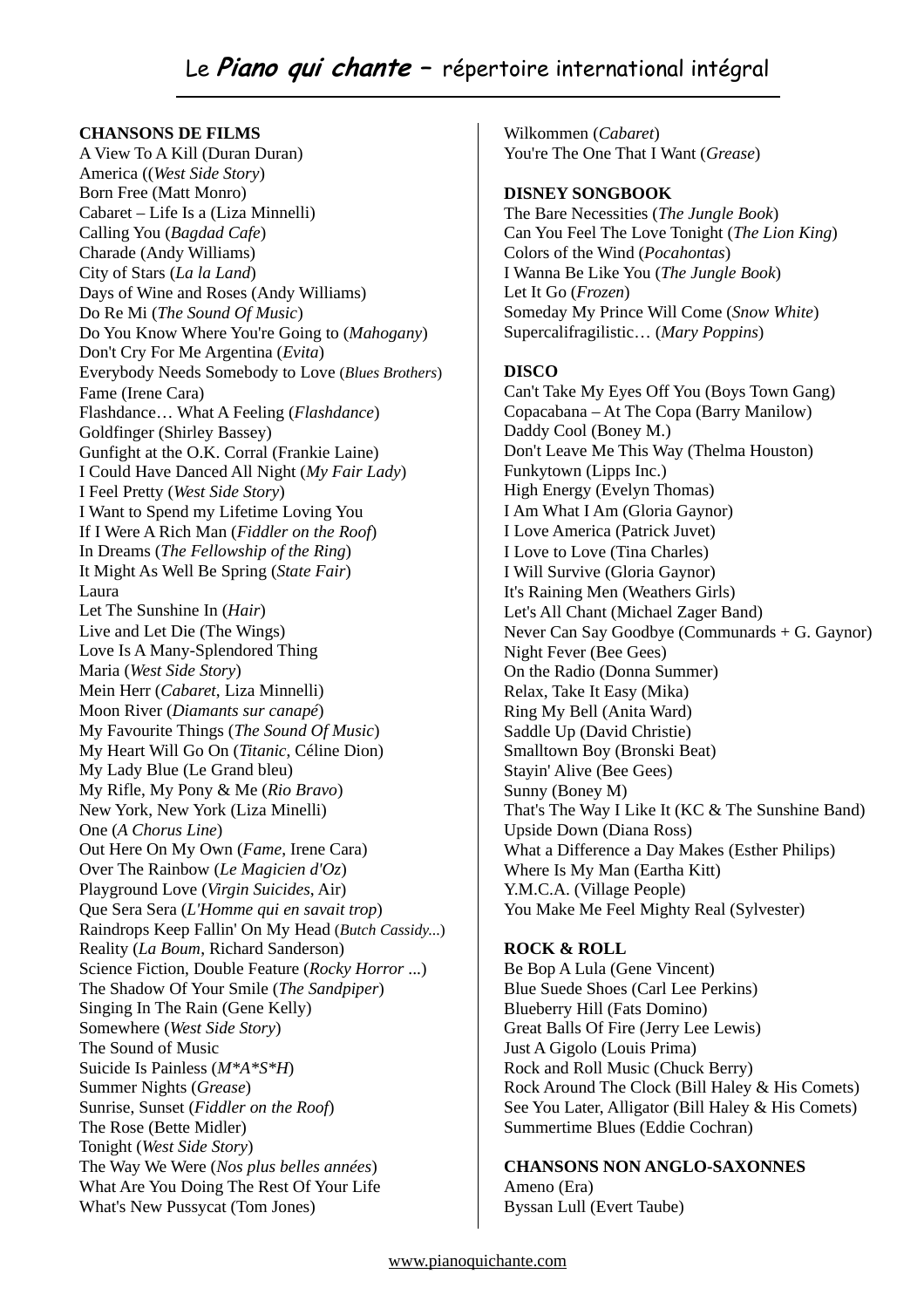# Le **Piano qui chante –** répertoire international intégral

Essa Moça Ta Diferente (Chico Buarque) Kazi zasto me ostavi (Ana Sofrenovic) Lambada (Kaoma) Nem Vem Que Não tem (Wilson Simonal) Pata Pata (Miriam Makeba) Sanie cu zurgalai (chanson roumaine) Sodade (Cesaria Evora) Vuelvo al Sur (Roberto Goyeneche)

#### **CHANSONS ITALIENNES**

Azzurro (Adriano Celentano) Bella Ciao (trad.) Caruso (Lucio Dalla) Come prima (Dalida) Con te partirò (Andrea Bocelli) Core 'ngrato (Enrico Caruso) Estate (Bruno Martino) Funiculi, Funicula (chanson napolitaine) Il cielo in una stanza (Mina) L'Italiano (Toto Cutugno) Max (Paolo Conte) O Sole Mio (chanson napolitaine) Preferisco cosi (Gianmaria Testa) Sarà perché ti amo (Ricchi e Poveri) Senza fine (Gino Paoli) La Solitudine (Laura Pausini) Sotto le stelle del jazz (Paolo Conte) Ti Amo (Umberto Tozzi) Tu vuo' fa' l'americano (Renato Carosone) Una lacrima sul viso (Bobby Solo) Un'ora sola ti vorrei (Fedora Mingarelli) Via con me (Paolo Conte) Volare (Domenico Modugno)

#### **CHANSONS EN ESPAGNOL**

Alfonsina y el mar (Mercedes Sosa) Amigos para siempre (Los Manolos) Amor, Amor, Amor Aserejé (Las Ketchup) La Bamba (Ritchie Valens) Besame Mucho Cuando calienta el sol (Hermanos Rigual) Guantanamera (chanson cubaine) Hasta siempre (Nathalie Cardone) Hijo de la luna (Mecano) Mujer contra mujer (Mecano) Piensa en mi (Luz Casal) Porque Te Vas (Jeanette) Qien será Quizas, Quizas, Quizas Un año de amor (Luz Casal)

# **CHANSONS ORIENTALES**

A Vava Inouva (Idir et Mila) Aatini al Nay wa ghanny (Fayruz)

Abdel Kader (1,2,3 Soleils) Ahwak (Abdel Halim Hafez) Ana La Habibi (Fayruz) Didi (khaled) Habbaytak Bissayf (Fayruz) Lo Lo Pîsmano (Aram Tigran) Ya rayah (Rachid Taha)

# **CHANSONS YIDDISH**

Al Kol Eleh (Naomi Shemer) Bai mir bistu shén Chiribim Chiribom (Barry Sisters) Der rebe hot geheysen (Tire l'aiguille) Donna Donna Hevenu Shalom Aleichem My Yiddish momme Tsena Tsena Tumbalalaika Un Az Der Rebe Zingt

#### **CHANSONS ALLEMANDES**

99 Luftballons (Nena) Ich bin die fesche Lola (Marlène Dietrich) Ich bin von Kopf bis Fuss ... (Marlène Dietrich) Lili Marleen (Marlène Dietrich) Sag Warum (Camillo)

# **CHANSONS PORTUGAISES**

Amar pelos dois (Salvador Sobral) Coimbra (Amalia Rodrigues) Uma casa portuguesa (Amalia Rodrigues)

======================================

# **OLDIES**

After You've Gone (Marion Harris) Amazing Grace (negro spiritual) Brazil (Aquarela do Brasil) Busy Line (Rose Murphy) Chanson d'Amour (The Manhattan Transfer) Ol' Man River (Mississipi) The Sheik of Araby Tea For Two (de *No, No, Nanette*) Unchained Melody Whatever Lola Wants (Sarah Vaughan)

# **ANNÉES 60**

A Whiter Shade Of Pale (Procol Harum) Always Something There To … (Sandie Shaw) As Tears Go By (Marianne Faithfull) At Last (Etta James) Be My Baby (The Ronettes) California Girls (The Beach Boys) Crazy (Patsy Cline) Da Doo Ron Ron (The Crystals)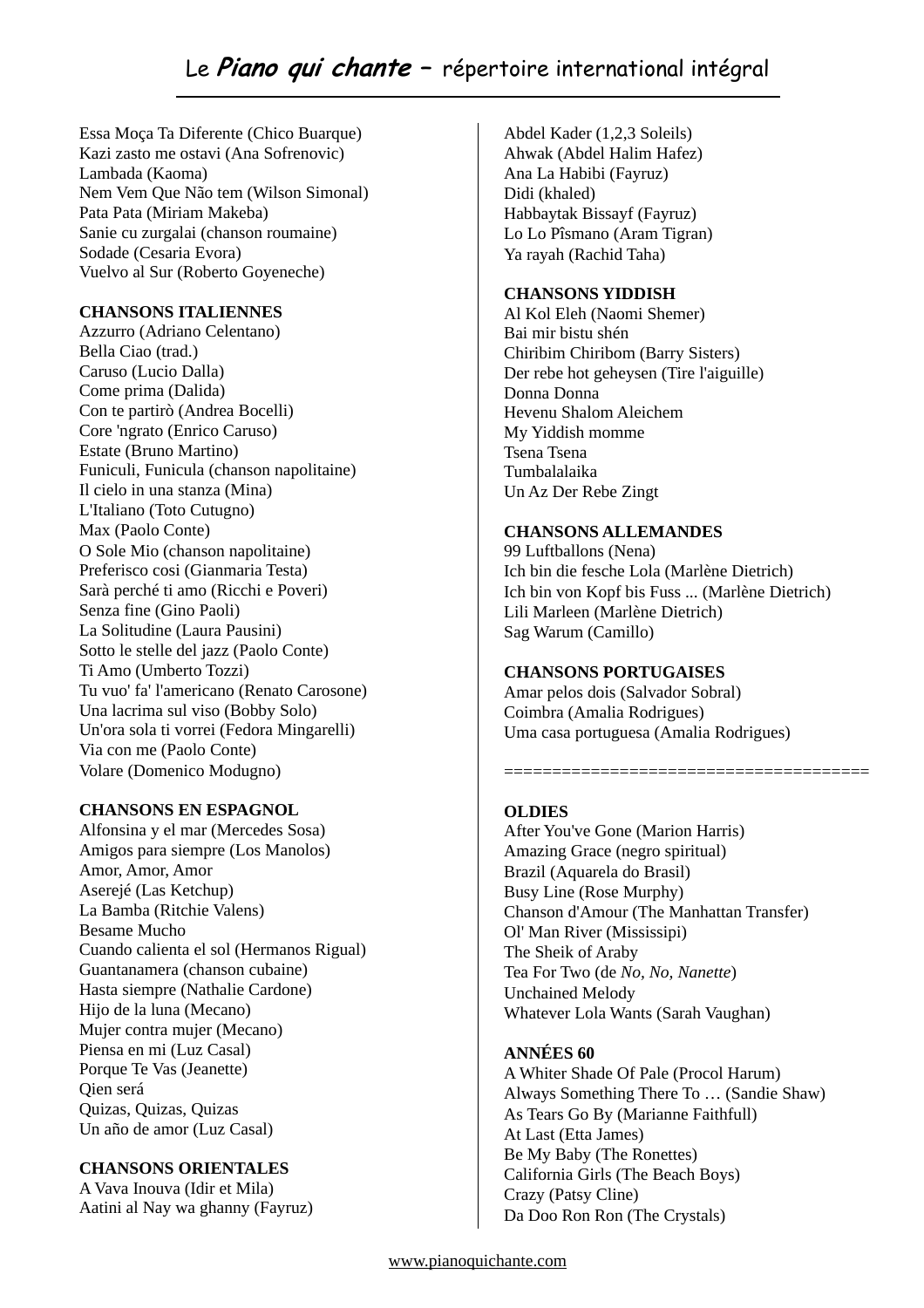# Le **Piano qui chante –** répertoire international intégral

Daydream (Lovin' Spoonful) The Dock Of The Bay (Otis Redding) Downtown (Petula Clark) Everybody Loves Somebody (Dean Martin) Gimme Some Lovin' (Spencer Davis Group) Hey Joe (Jimi Hendrix) I Heard It Through The Grapevine (Marvin Gaye) I'll Never Leave You (Tuesday Jackson) It's a Man's Man's Man's World (James Brown) Knock On Wood (Eddie Floyd) Let's Twist Again (Chubby Checker) The Letter (The Box Tops) The Locomotion (Little Eva) Me and Bobby McGee (Janis Joplin) Mellow Yellow (Donovan) My Guy (Mary Wells) My Year Is a Day (Les Irresistibles) Nights In White Satin (The Moody Blues) Ode To Billy Joe (Bobbie Gentry) Oh Happy Day (Edwin Hawkin Singers) Oh, Pretty Woman (Roy Orbinson) Proud Mary (Creedence Clearwater Revival) Rain and Tears (Aphrodite's Child) Runaway (Del Shannon) San Francisco (Scott MC Kenzie) Save the Last Dance For Me (The Drifters) She's Not There (The Zombies) Stand By Me (Ben E. King) Summer in the City (The Lovin' Spoonful) Sunny (Bobby Hebb) Sympathy (Rare Bird) This Is My Song (Petula Clark) Try To Remember (Harry Belafonte) Venus (Shocking Blue) When a Man Loves a Woman (Percy Sledge) Where Have All The Flowers Gone (Peter, Paul & Mary) Will You (Still) Love Me Tomorrow (The Shirelles) Yeh Yeh (Jon Hendricks) Yellow River (Jeff Christie)

#### **ANNÉES 70**

A Horse With No Name (America) Ain't No Sunshine (Bill Withers) All By Myself (Eric Carmen) At Seventeen (Janis Ian) Because The Night (Patti Smith) Can the Can (Suzy Quatro) Can't Get Enough Of Your Love Babe (Barry White) Cum On Feel The Noize (Slade) Feelings (Morris Albert) Fire and Rain (James Taylor) Highway to Hell (AC/DC) Honesty (Billy Joel) Hotel California (Eagles)

I Shot The Sheriff (Bob Marley) In the Summertime (Mungo Jerry) Jolene (Dolly Parton) Killing Me Softly With His Song (Roberta Flack) Lady Marmalade (Patti Labelle) Long Train Running (Doobie Brothers) Love Is All (Roger Glover) Me and Bobby McGee (Janis Joplin) Me and Mrs Jones (Billy Paul) Message In A Bottle (Police) My Sweet Lord (George Harrison) No Woman, No Cry (Bob Marley) Now Or Never (Yoko Ono) On Broadway (George Benson) Sailing (Rod Stewart) Say It Ain't So Joe (Murray Head) Stairway To Heaven (Led Zeppelin) This Town Ain't Big Enough … (The Sparks) Video Killed the Radio Star (The Buggles) Year of the Cat (Al Stewart) Yesterday, Yes a Day (Jane Birkin) You've Got a Friend (Carole King ou James Taylor)

#### **ANNÉES 80**

Avalon (Roxy Music) Baby Can I Hold You (Tracy Chapman) Bette Davis Eyes (Kim Carnes) The Captain Of Her Heart (Double) Careless Whisper (George Michael) Clouds Across The Moon (Rah Band) Cold Song (Klaus Nomi) Cruel Summer (Bananarama) Dirty Old Town (The Pogues) Do You Really Wants To Hurt Me (Boy George) Don't Worry, Be Happy (Bobby McFerrin) Everybody's Got To Learn Sometime (The Korgis) Eye Of The Tiger (Survivor) The Final Countdown (Europe) I Love Rock'n Roll (Joan Jett & the Blackhearts) I'm So Excited (Pointer Sisters) Johnny and Mary (Robert Palmer) Just an Illusion (Imagination) Just The Two Of Us (Bill Withers) Live Is Life (Opus) Moonlight Shadow (Maggie Reilly) Purple Rain (Prince & The Revolution) The Riddle (Nick Kershaw) Right Here Waiting (Richard Marx) Self Control (Laura Branigan) Should I Stay or Should I Go (The Clash) Smooth Operator (Sade) Still Loving You (Scorpions) Sweet Dreams (Eurythmics) Take My Breath Away (Berlin)